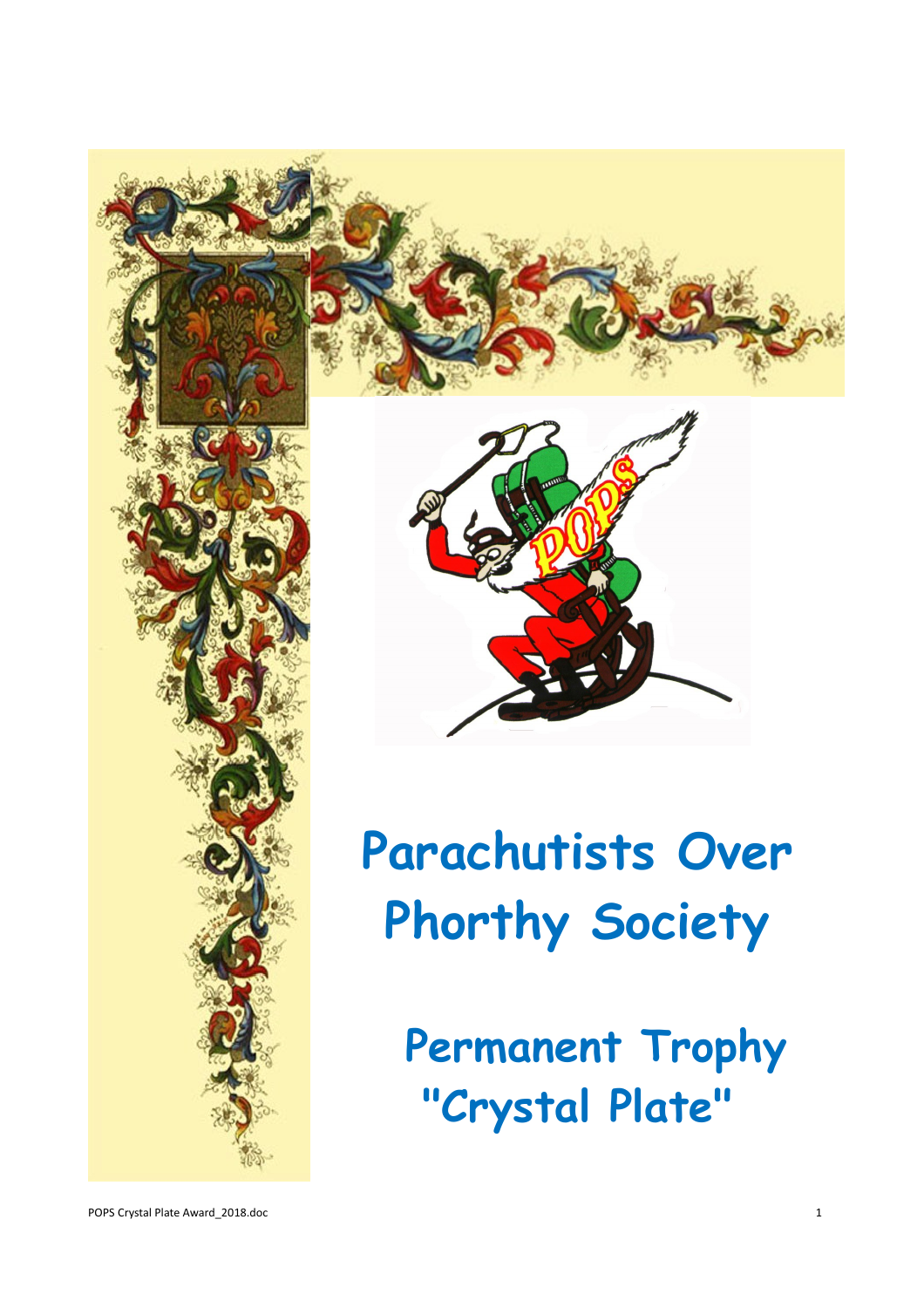# **Trophy History, Awarding Rules & List of Winners**

POPS "Crystal Plate" Trophy

#### **History**

The Crystal Plate Permanent Trophy was created by Lamberto Serenelli, WTP #7, who aimed to highlight the Team, entirely composed by Skydivers Over Sixty, that obtains the best result in the 4-way National Team Competition at the World POPS Meet & Championships.

The Trophy was firstly awarded at the 10<sup>th</sup> World POPS Meet & Championship held in Reggio Emilia (Italy) in year 2010; Team "USA SOS XP" (Edwin Miller-Captain, Harry Hopkins, George Nisson, Bruce Travis, Jim Stengell-Videoman) was the winner .

The list of all Winners is enclosed to this document and will be progressively updated by the Managing Committee.

#### Trophy Managing Committee

The Managing Committee has the tasks to (a) update the section "Winners" of this document, recording there the name of each winning Team as well as those of the Team components and (b) deliver the updated document to both the Captain of each winning Team and the World Top Pop that organizes the subsequent Meet for being published on the Meet Web Site.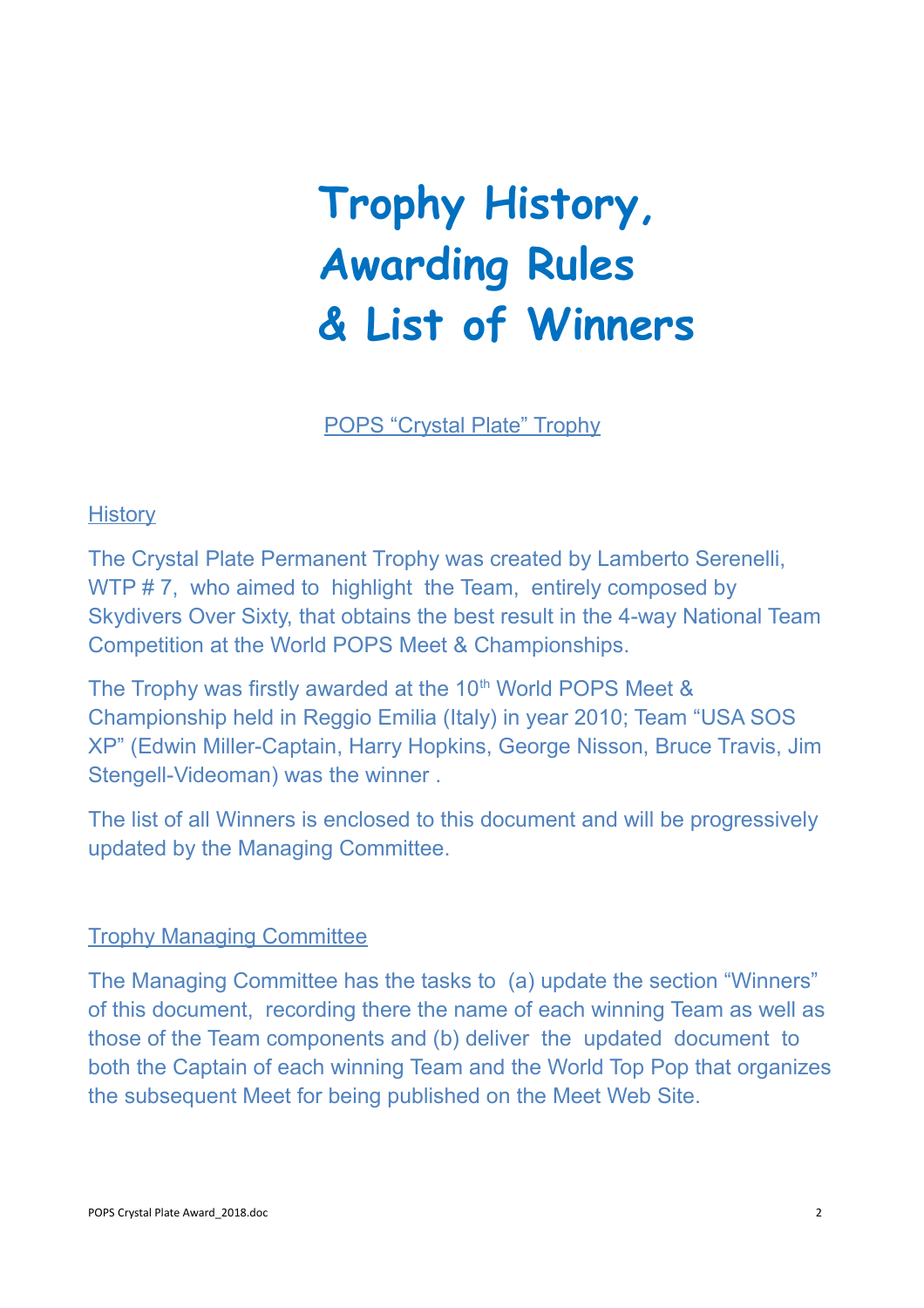The Managing Committee is composed by Lamberto Serenelli WTP # 7 [\(lamberto.serenelli@tin.it\)](mailto:lamberto.serenelli@tin.it) - Chairman and by Italy's Top Pop, at present Bruno Imberti [\(bruno.imberti@libero.it\)](mailto:bruno.imberti@libero.it) - Secretary.

### Awarding Criteria

The official final result of the 4-way National Team competition at the World POPS Meet and Championships must be considered .

If the competition has a separate and official classification for S.O.S. Teams, the Trophy is awarded to the Team winner in such classification; if the competition has only a single overall and official classification including all competing Teams irrespectively of age, the Trophy is awarded to the Team entirely composed by Skydivers Over Sixty that has obtained the best final score in such overall classification.

All components of the winning Team must be members of their Country POPS Organization.

If the competition has no Teams satisfying the above mentioned rules, the Trophy is not awarded and it is kept by the Captain of the last winning Team until the next Meet.

Differently from FAI rules and on consideration that at the World POPS Meet & Championships competition the National Teams Videomen are sometimes provided by the Organizer, citizenship and age of the Team Videoman are not relevant for what concerns the rules of this Trophy.

The Captain of the winning Team is responsible of the Trophy preservation as well as of making it available at the location of the next Meet, until its delivery to the next Winner.

As a sign of continuity, at the closing Ceremony of each World POPS Meet and Championships the winning Team Captain receives the Trophy from the Captain of the previous winning Team. In case of absence of the latter and in decreasing order of priority, the Trophy is delivered by one of the previous Team Members, by the Top Pop of their Country, by the WTP in charge.

It is adviced that the Trophy is suitably exposed at the D.Z. during each Meet.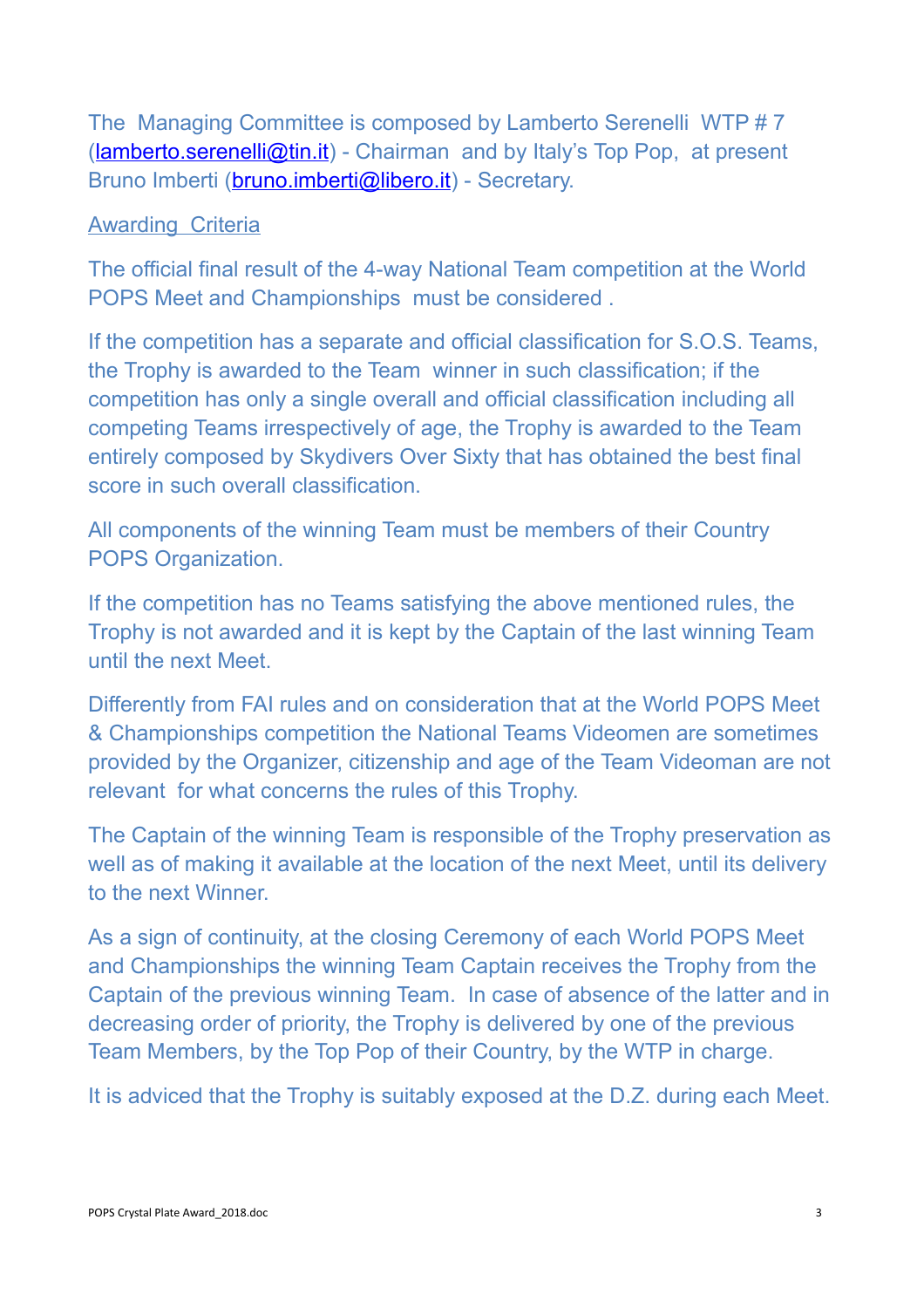# The Trophy

The Trophy is composed by a round Crystal Plate, with a diameter of approx. 370 millimeters. In its central part the POPS Logo is reproduced, encircled by the inscriptions in capital letters "SKYDIVERS OVER SIXTY" at the upper side and "S.O.S." at the lower side; at both ends, the two inscriptions are separated by three stars.

The Plate is completed with a stand, suitably arranged for holding it in upraised position for exhibition purposes, and with an updated copy of the present document.

The Trophy is represented in the following picture.